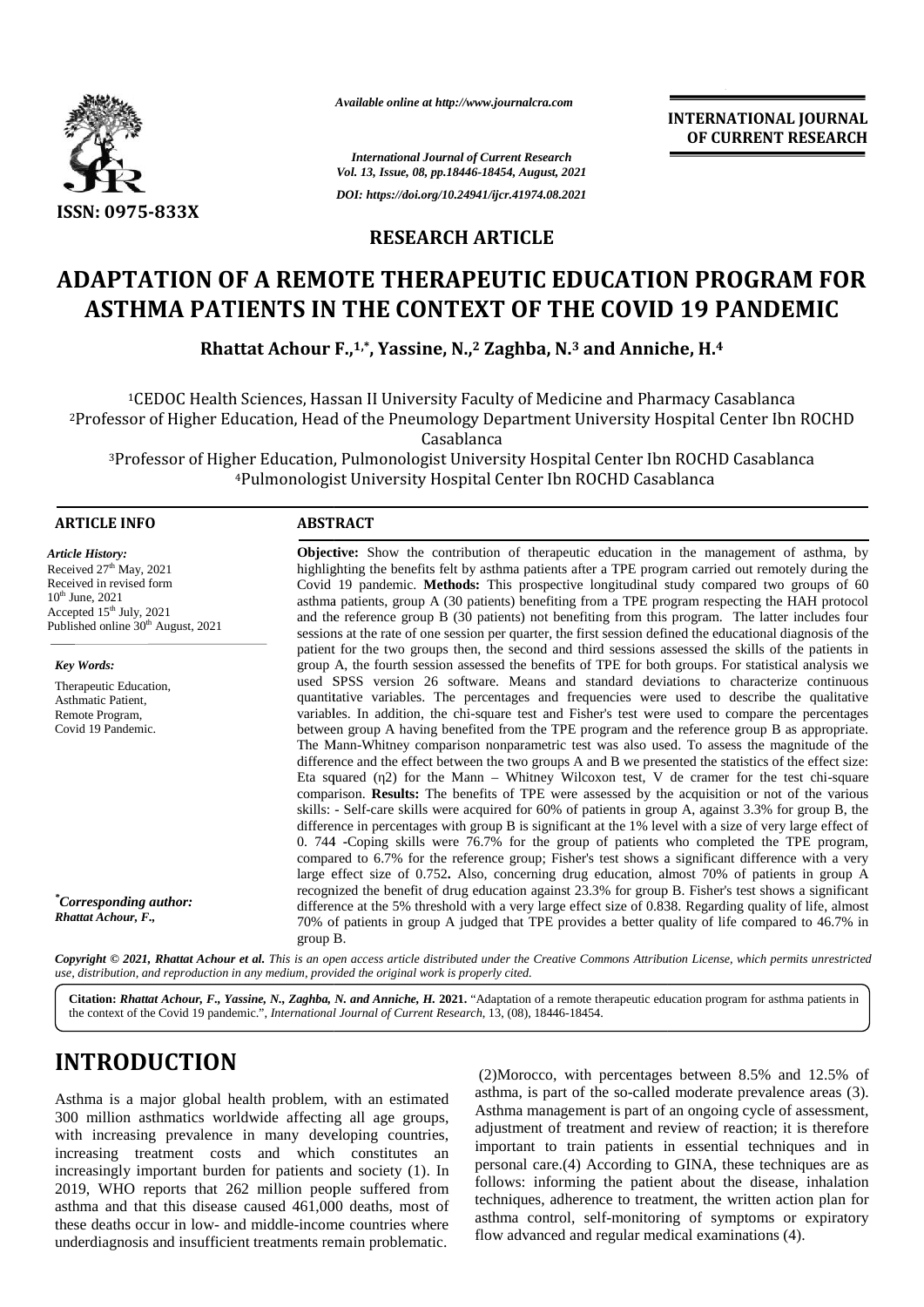Indeed we underline the importance of this assumption of M responsibility by the medical treatment but especially the therapeutic education which must be dispensed to the patients, like their families, and close relatives of the elderly (5). According to HAH Therapeutic Patient Education (TPE) aims to help patients acquire or maintain the skills they need to best manage their life with chronic disease. It is an integral and permanent part of the care of the patient.(6)The TPE is intended for patients with chronic diseases whose specificity is not to be cured even if, for some of them, are in remission or stabilization (7). Several scientific studies in different countries have focused on the beneficial effects of TPE, our study took place at the Pneumology department of Ibn Rochd University Hospital in Casablanca, where we seek to show the contribution of TPE in the management of asthma. Due to the health crisis, Covid 19 pandemic, the study was interrupted and the follow-up of the TPE sessions could not be done, only one group session had taken place in person. We therefore resumed the study by adapting to the health context with individual monitoring of remote patients, the digital tool used is the WhatsApp video call application. Indeed, to reduce the transmission of SARS-CoV-2, the cause of the COVID-19 disease, public health experts have recommended social distancing,and for patients to stay at home, medical professionals have turned to social distancing. reorganized to provide remote care using Tele-Medicine technology like audio and video services this transition to a virtual practice happened overnight(8)

## **PATIENTS AND METHODS**

**Type of study:** This is a long-distance prospective cohort study carried out at the level of the pneumology department of the IBN ROCHD University Hospital Center in Casablanca for a period of one year.

**Study population:** The size of our sample includes 60 patients split into two groups:

**Group A**  $(n = 30)$ : patients benefiting from the distance education method via the WhatsApp video call application. Group B ( $n = 30$ ): patients seen at the first TPE session via the WhatsApp video call application and not benefiting from the TPE program.

During the consultations, the distribution of groups A and group B was made by the authors, ensuring the parity of the two groups to minimize bias in the study.

*Inclusion criteria***:** patients aged between 18 and 55 years, asthma diagnosed for at least one year according to the GINA standard, partially or not controlled.

*Exclusion criteria***:** Patients over 55, Patients with COPB, Patients with DTB, Patients with cardiac pathology.

**Ethical considerations:** An ethical file relating to the study has been approved by the ethics committee for biomedical research of the Faculty of Medicine and Pharmacy of Casablanca under the number: 02/2020. The patients were contacted by phone call for explanations of the resumption of the study adapted to the health context with follow-up by the WhatsApp video call application and gave their consent.

**Method:** According to the HAH protocol (9), the individual TPE sessions are organized once per quarter, the first session was organized for the 2 groups the same month then the second and third sessions only for group A, finally the fourth session was scheduled for both groups the same month**.**

**First TPE session: Elaboration of the educational diagnosis (for the 2 groups A and B):** Individual session by WhatsApp video call where we filled out the therapeutic educational assessment interview sheet which included 5 axes: patient data, anamnesis, patient knowledge, patient know-how to do, patient know-how. Regarding the patient's know-how to do, we observed the use of the patient's inhaled treatments by WhatsApp video call**.**We have explained the following points of knowledge of the disease with an explanation using a teaching aid the anatomical board of the bronchi. Then, we resumed the use of the inhaled treatment of each patient by making corrections of use. Also, we explained the asthmogenic factors and insisted on the elimination of these factors.Finally, we inform patients of the schedule set up for the follow-up of the TPE sessions.

**Second TPE session: Personalized TPE program with learning objectives (Only for group A):** This second individual session was carried out by WhatsApp video call, to validate or correct the following skills:

- Cognitive skills (knowledge of disease and treatment)
- Gestural skills: Mastery of inhaled devices,
- Behavioral skills: Avoidance of aggravating factors, strategy in case of exacerbation, Adaptation skills: self confidence, emotional management, and stress management,

The teaching material consists of videos referred to the website of the Swiss pulmonary league (10) These videos are accessible to everyone, and we have sent them to each patient for the use of the different types of inhalers. The instruction given was to view them well and to reproduce the same gestures for a better inhalation.

#### **Third TPE session: Follow-up of the personalized learning program (Only for group A)**

This third session individual, was carried out by WhatsApp video call, to validate or correct the following skills:

- Cognitive skills (knowledge of disease and treatment) Gestural skills: Mastery of inhaled devices,
- Behavioral skills: Avoidance of aggravating factors, strategy in case of exacerbation,
- Adaptation skills: self-confidence, managing emotions and controlling stress,

This third session followed the same instructions as the second, with the same objectives and above all to see the progress or not of the patients.

#### **Fourth TPE session: Assessment of acquired skills, program progress (for both groups A and B)**

This fourth session individual, has been carried outby WhatsApp video call, to evaluate the therapeutic education program for all patients on the following points: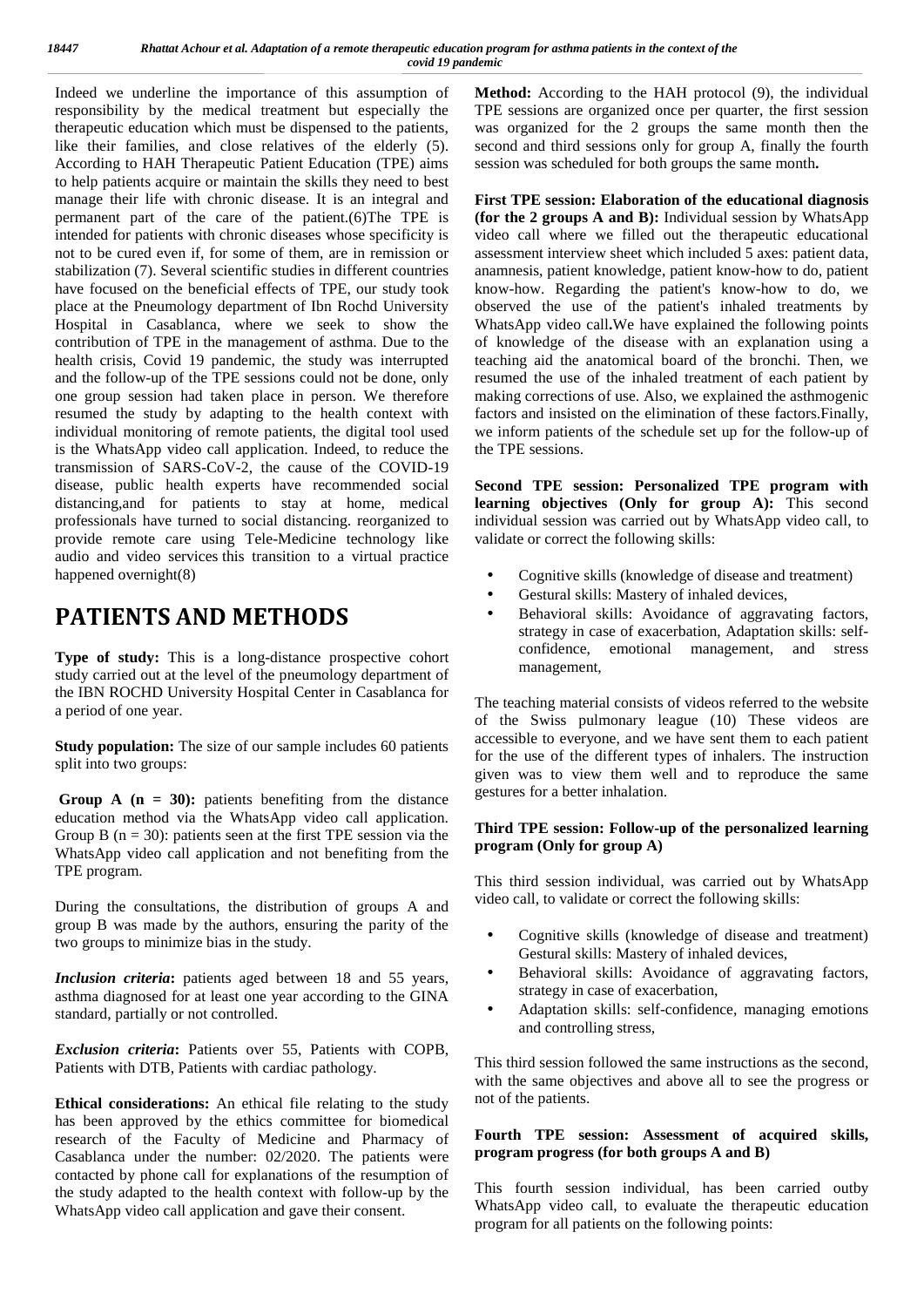- *J.* Patient's feelings about the benefits of TPE,
	- The acquisition by the patient of self-care skills,
	- The acquisition by the patient of adaptation skills,
	- Continue or stop the TPE program.

#### **Statistical analysis**

**Data analysis and processing:** The sample size is 60 patients divided into two groups: Group B (reference) and group A who benefited from the TPE program. To format the results of the various TPE sessions, we have taken all the socio-demographic data, an anamnesis, and four sections on the TPE: knowledge and management of the disease, quality of life and the benefits of the TPE.

**Table 1. Results of the Kolmogorov Smirnov and Shapiro-Wilk Normality test**

| Variables                                                                                          | Kolmogorov Smirnov |             |      | Shapiro Wilk |     |      |  |
|----------------------------------------------------------------------------------------------------|--------------------|-------------|------|--------------|-----|------|--|
|                                                                                                    | Value              | Sig.<br>dof |      |              | dof | Sig. |  |
| Definition of Asthma<br>(V1)                                                                       | .313               | 60          | 000, | , 772        | 60  | 000. |  |
| Strategy in case of<br>exacerbation (V2)                                                           | .337               | 60          | 000. | , 756        | 60  | 000. |  |
| Inhalation device use<br>skills (V3)                                                               | , 261              | 60          | 000, | , 811        | 60  | 000. |  |
| Environmental skills<br>(V4)                                                                       | , 458              | 60          | 000, | . 552        | 60  | 000. |  |
| Inhalation chamber<br>use skills $(V6)$                                                            | .484               | 60          | 000, | .474         | 60  | 000. |  |
| Kolmogorov's test of normality Smirnov and Shapiro Wilk show that the normality assumption was not |                    |             |      |              |     |      |  |

accepted since the p-values were all less than 5%. So we accept the null hypothesis according to which  $\frac{3!}{\epsilon}$ <br>the distribution of the variables (V1, V2, V3, V4, V5, V6) does not follow a Gaussian or normal distribution

These data in the form of a questionnaire were entered via the Google-Forms platform dedicated to the design of online questionnaires. Although our study was not online, however, we took advantage of this technology to create the input mask that allowed us to enter data. We then exported this data to an Excel file on which we performed statistical processing. The objective was to find out if the data contained duplicate data that may bias our analysis. The data collected, were processed, and analyzed with SPSS 26.0 software (IBM SPSS Statistics for Windows, version 26 IBM Corp., Armonk, NY, USA). Qualitative variables are expressed as a percentage and quantitative variables are averaged with one standard deviation. The frequency comparisons are carried out with the Chi-square test or the exact Fisher test as the case may be and that of the means by the non-parametric Mann-Whitney test for the comparison of the means for two independent samples.[11] The application of statistical tests, was preceded by the verification of the condition of normality through the test of Kolmogorov-Smirnov and Wilk-Shapiro[12]for continuous quantitative variables: The asthma severity index, the skills in using the inhalation device, the environmental skills, the skills in using the inhalation chamber, the strategy in the event of an exacerbation followed a normal distribution (Table 1). To assess the magnitude of the difference and the effect between the two groups A and B, we presented the statistics of the effect sizes: Eta squared  $(2)$  for the Mann – Whitney Wilcoxon test, V de cramer for the chi-square test.[13]. Cohen's criterion was used to classify effect sizes into small, low, medium, large.<sup>[14]</sup>

### **RESULTS AND ANALYZES**

**Table 2. Sociodemographic data of the sample studied:** The mean age of the sample was 36.53 with a standard deviation of 13.46 years. The percentage of female patients was 73.3%.

As for marital status, almost half of the sample is made up of married people, 43.3% were single. Along with the number of children, 48.3% of patients have 1 child versus 31% had more than 4 children. For educational level, out of a total of 60 patients, a quarter of the sample were illiterate, 26% had a university level. In relation to the activity variable, we note that almost 22% are active against 63.3% in a situation of inactivity. As for patients' income, most of the sample, 63.3%, had no source of income. By type of dwelling, almost all the patients resided in apartments compared to only 3, 3% at studio level. Patients with medical coverage represented a quarter of the sample studied, 15 out of a total of 60 patients. Table 3 provides a comparative report of the clinical characteristics of group A and group B. In terms of asthma control, it was clear that there were no major differences between group A and group B (  $2(1) = .577$ ; p > .05). Regarding the type of treatment used, we note that the inhaler aerosol was the most used device for both groups A and B ; without significant difference at the 5% level ( $2(2) = 1.143$ ; p> .05). Regarding the causes of non-control, certain similarities are observed for the 2 groups: exposure to allergens as well as rhinitis were present for about half of each group, 46.7% for group A and 53, 3% for group B. The difference was not significant at the 5% level ( $2(1) = .267$ ; p> .05). Likewise, stopping medical treatment as soon as the patient gets better was noted for about a third of each group, 36.7% for group A and 33.3% for group B without any statistically significant difference to be noted. ( $2(1) = .073$ ; p  $> .05$ ).

**Table 2. Sociodemographic data of the sample studied (n = 60)**

| Variables                       | Workforce $(n = 60)$    | Frequency |
|---------------------------------|-------------------------|-----------|
| Group                           |                         |           |
| A                               | 30                      | 50.0%     |
| B                               | 30                      | 50.0%     |
| Age in years                    |                         |           |
| (Mean $\pm$ Standard deviation) | $36.53 \pm 13.64$ years |           |
| Sex                             |                         |           |
| Feminine                        | 44                      | 73.3%     |
| Male                            | 16                      | 26.7%     |
| Marital status                  |                         |           |
| Single                          | 26                      | 43.3%     |
| Divorced                        | 04                      | 6.7%      |
| Married                         | 30                      | 50.0%     |
| Number of children              |                         |           |
| 01                              | 28                      | 48.3%     |
| 02                              | 02                      | 3.4%      |
| 03                              | 10                      | 17.2%     |
| Over 4                          | 27                      | 31.0%     |
| <b>Educational level</b>        |                         |           |
| Illiterate                      | 15                      | 25.0%     |
| Primary                         | 15                      | 25.0%     |
| Secondary                       | 14                      | 23.3%     |
| Superior                        | 16                      | 26.7%     |
| Activity                        |                         |           |
| No                              | 38                      | 63.3%     |
| Yes                             | 22                      | 36.7%     |
| Income in Dhs                   |                         |           |
| Any                             | 38                      | 63.3%     |
| Monthly income <2000 Dhs        | 02                      | 3.3%      |
| Monthly income> 2000 Dhs        | 05                      | 8.3%      |
| Monthly income> 4000 Dhs        | 12                      | 20.0%     |
| Monthly income> 8000 Dhs        | 03                      | 5.0%      |
| Type of dwelling                |                         |           |
| Apartment                       | 58                      | 96.7%     |
| Studio                          | 02                      | 3.3%      |
| Assurance                       |                         |           |
| No                              | 45                      | 75.0%     |
| Yes                             | 15                      | 25.0%     |

Source: Study data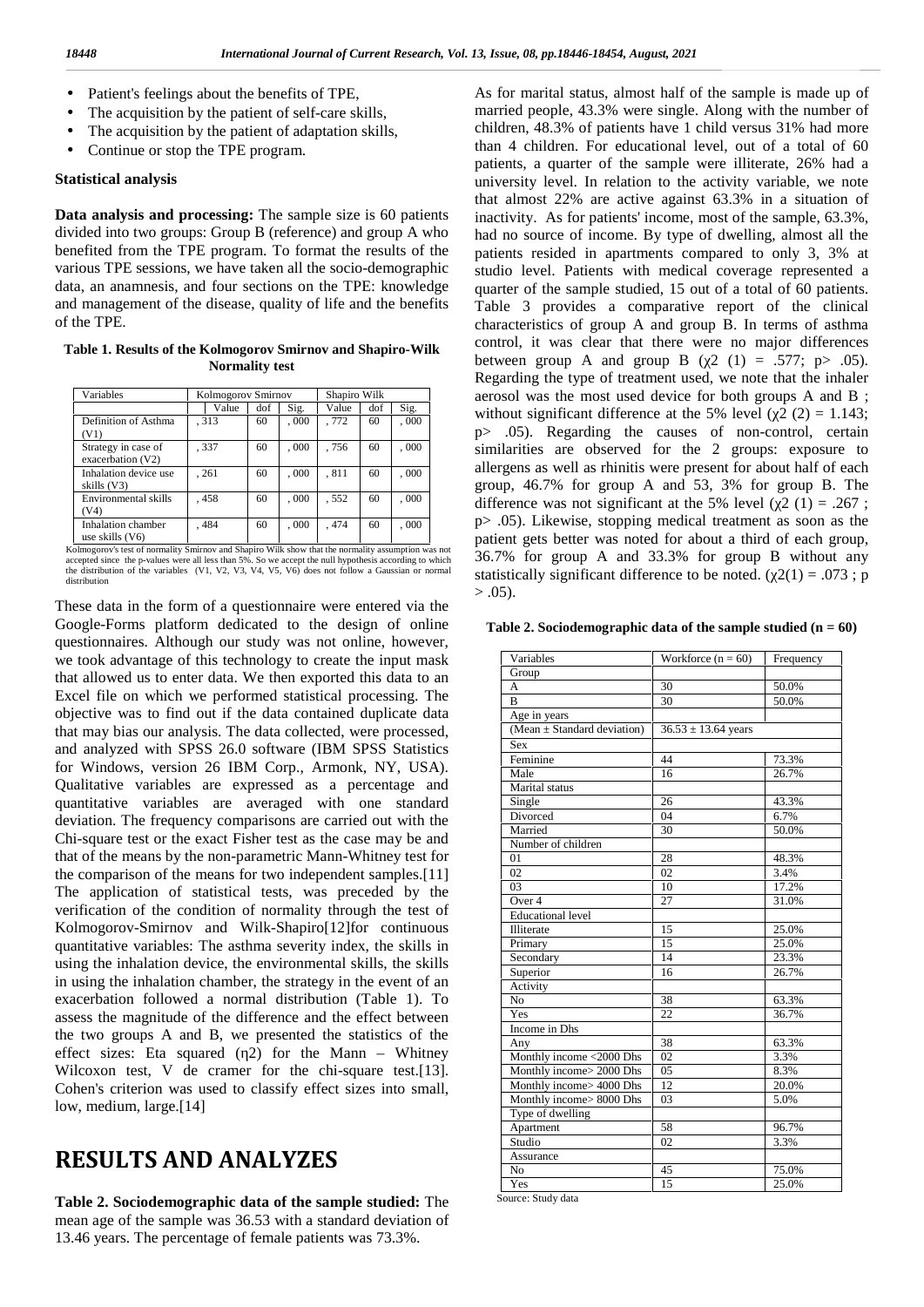### **Table 3. History, Clinical characteristics of the sample**

|                                           | Group    |           |    |           | Chi-square / Fisher P-value; Effect size |
|-------------------------------------------|----------|-----------|----|-----------|------------------------------------------|
| Variables                                 |          | $NA = 30$ |    | $NB = 30$ |                                          |
|                                           | ni       | $\%$      | ni | $\%$      |                                          |
| Passive smoking                           |          |           |    |           |                                          |
| No                                        | 23       | 76.7%     | 27 | 90.0%     | $2(1) = 1.920$                           |
| Yes                                       | 7        | 23.3%     | 03 | 10.0%     | p > .05                                  |
| Active smoking                            |          |           |    |           |                                          |
| Non-smoker                                | 30       | 100.0%    | 28 | 93.3%     | $2(1) = 2.069$                           |
| Weaned                                    | $\Omega$ | 0.0%      | 02 | 6.7%      | p > .05                                  |
| Asthma severity                           |          |           |    |           |                                          |
| Mild persistent asthma                    | 07       | 23.3%     | 06 | 20.0%     | $2(2) = 2.803$                           |
| Moderate persistent asthma                | 16       | 53.3%     | 11 | 36.7%     | p > .05                                  |
| Severe persistent asthma                  | 07       | 23.3%     | 13 | 43.3%     |                                          |
| Control level                             |          |           |    |           |                                          |
| Not controlled                            | 03       | 10.0%     | 05 | 16.7%     | $2(1) = 577$                             |
| Partially controlled                      | 27       | 90.0%     | 25 | 83.3%     | p > .05                                  |
| Type of treatment                         |          |           |    |           |                                          |
| Aerosol inhaler                           | 26       | 86.7%     | 26 | 86.7%     | $2(2) = 1.143$                           |
| <b>Diskus</b>                             | 03       | 10.0%     | 04 | 13.3%     | P > .05                                  |
| Others                                    | 01       | 3.3%      | 00 | 0.0%      |                                          |
| Persistent exposure to allergens          |          |           |    |           |                                          |
| N <sub>o</sub>                            | 16       | 53.3%     | 14 | 46.7%     | $2(1) = 267$                             |
| Yes                                       | 14       | 46.7%     | 16 | 53.3%     | P > .05                                  |
| Stop treatment as soon as he feels better |          |           |    |           |                                          |
| No                                        | 19       | 63.3%     | 20 | 66.7%     | $2(1) = 0.073$                           |
| Yes                                       | 11       | 36.7%     | 10 | 33.3%     | P > .05                                  |
| Rhinitis                                  |          |           |    |           |                                          |
| No                                        | 16       | 53.3%     | 14 | 46.7%     | $2(1) = 267$                             |
| Yes                                       | 14       | 46.7%     | 16 | 53.3%     | P > .05                                  |
| Lack of means                             |          |           |    |           |                                          |
| No                                        | 26       | 86.7%     | 23 | 76.7%     | $2(1) = 1.002$                           |
| Yes                                       | 04       | 13.3%     | 07 | 23.3%     | P > .05                                  |
| Undisciplined                             |          |           |    |           |                                          |
| N <sub>o</sub>                            | 29       | 96.7%     | 22 | 73.3%     | $2(1) = 6.405$                           |
| Yes                                       | 01       | 3.3%      | 08 | 26.7%     | $P < 05$ Vcramer=, 327                   |
| Lack of information                       |          |           |    |           |                                          |
| Causes of non-control<br>N <sub>o</sub>   | 20       | 70%       | 14 | 40%       | $2(1) = 1.697$                           |
| Yes                                       | 10       | 30%       | 16 | 60%       | P > .05                                  |

Source: Study data

#### **Table 4. Knowledge of the disease**

| Variables                                                              |                                     |                 | Group           |                 | Test results                      |  |
|------------------------------------------------------------------------|-------------------------------------|-----------------|-----------------|-----------------|-----------------------------------|--|
|                                                                        |                                     |                 | $NA = 30$       | $NB = 30$       | and P-value                       |  |
| Mean score of the definition of Asthma (Mean $\pm$ Standard deviation) |                                     |                 | $1.93 \pm 0.87$ | $1.50 \pm 0.82$ | $U = 315 +$<br>$P < 0.05$ 2 = 282 |  |
|                                                                        | Asthma Advisory                     | Contagious      | 1               | 1               |                                   |  |
|                                                                        |                                     | <b>Serious</b>  | $\mathbf{1}$    | 1               | $2(2) = 610$                      |  |
|                                                                        |                                     | Hereditary      | 28              | 28              | p > .05                           |  |
|                                                                        | Mites                               | No              | 16              | $\mathbf{Q}$    | $2(1) = 0.067$                    |  |
|                                                                        |                                     | Yes             | 14              | 21              | p > .05                           |  |
|                                                                        | Pollution                           | No              | $\overline{5}$  | 3               | $2(1) = 706$                      |  |
|                                                                        |                                     | Yes             | 25              | 27              | p > 0.05                          |  |
| Triggers                                                               | <b>Stress</b>                       | No              | 22              | 6               | $2(1) = 0.000$                    |  |
|                                                                        |                                     | Yes             | 8               | 24              | p < 0.05                          |  |
|                                                                        | Passive smoking                     | No              | 20              | 13              | $2(1) = 0.119$                    |  |
|                                                                        |                                     | Yes             | 10              | 17              | p > .05                           |  |
|                                                                        | Emotions                            | No              | 23              | $\tau$          | $2(1) = 0.000$                    |  |
|                                                                        |                                     | Yes             | $\tau$          | 23              | p < 01                            |  |
| Onset of inhalers<br>Side effects of inhaled corticosteroids           |                                     | No              | 20              | 25              | $2(1) = 233$                      |  |
|                                                                        |                                     | Yes             | 10              | 5               | p > .05                           |  |
|                                                                        |                                     | No              | 15              | 22              | $2(1) = 110$                      |  |
|                                                                        |                                     | Yes             | 15              | 8               | p > .05                           |  |
| Signs of crisis                                                        |                                     | No              | $\mathbf{1}$    | $\mathfrak{D}$  | $2(1) = 1.000$                    |  |
|                                                                        |                                     | Yes             | 29              | 28              | p > .05                           |  |
| Rinsing the mouth after using inhaled<br>corticosteroids               |                                     | N <sub>o</sub>  | 9               | $\overline{2}$  | $2(1) = 0.042$                    |  |
|                                                                        |                                     | Yes             | 21              | 28              | p < 0.05                          |  |
|                                                                        | Knowledge of the inhalation chamber | No              | 20              | 10              | $2(1) = .019$                     |  |
|                                                                        |                                     | Yes             | 10              | 20              | p < 0.05                          |  |
|                                                                        | Medicines in crisis                 | Corticosteroids | $\tau$          | 6               | $2(2) = 0.162$                    |  |
|                                                                        |                                     | Ventolin        | 23              | 20              | p > .05                           |  |
|                                                                        |                                     | Others          | $\Omega$        | $\overline{4}$  |                                   |  |

**† :**Result relating to the U statistic of the nonparametric Mann-Whitney test equivalent to the parametric test of the student test for comparison of the mean of two independent samples.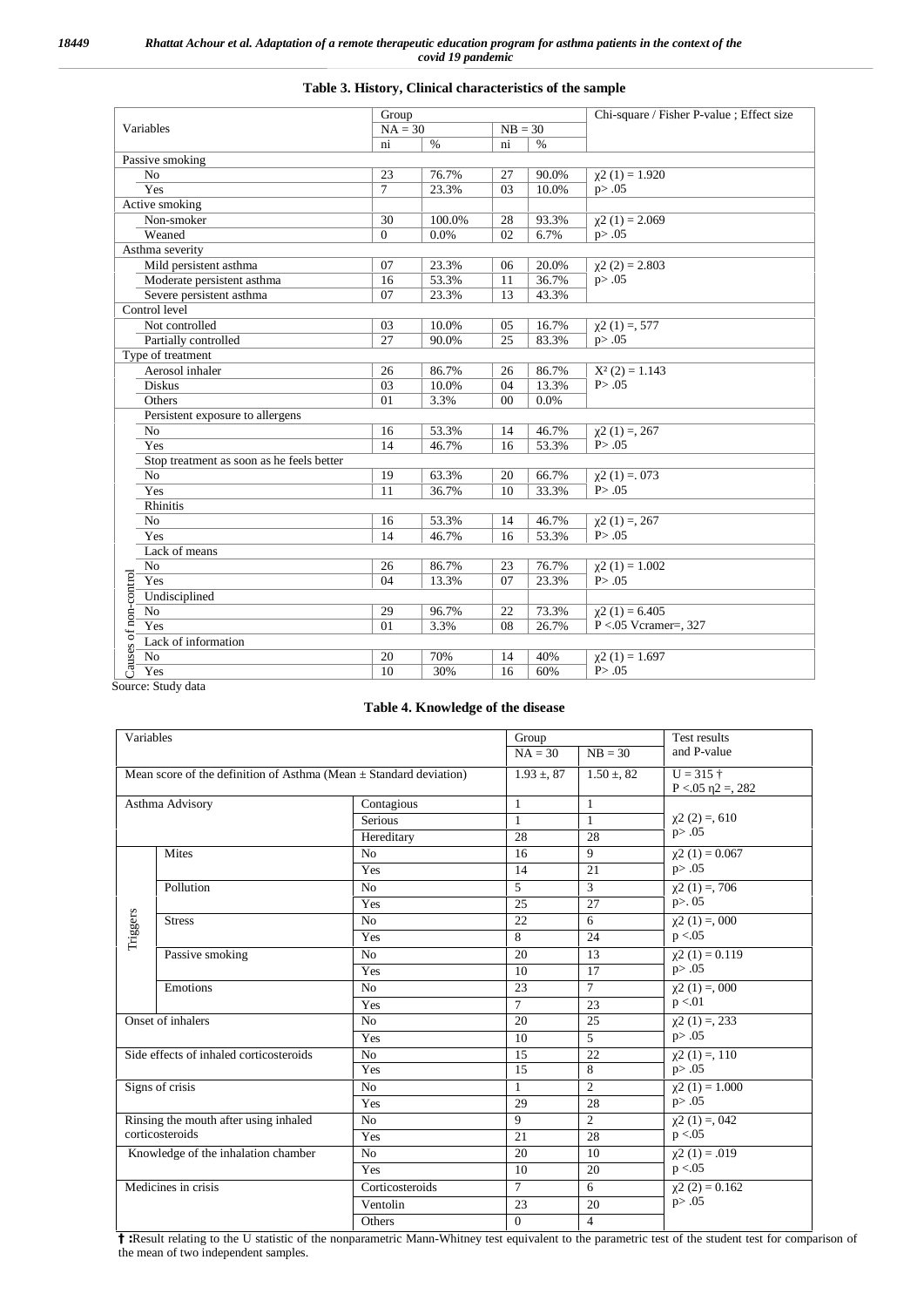**Table 5. Know-How to do: Disease management**

#### Variables **Test result Test result Test result Test result**  $\begin{array}{|c|c|c|c|}\n\hline\n\text{Group} & \text{NB = 30} \\
\hline\n\text{NA = 30} & \text{NB = 30} \\
\hline\n\end{array}$  and P-value  $\begin{array}{c|c|c|c|c|c} \n\text{ni} & \frac{96}{6} & \text{ni} & \frac{96}{6} \\ \n\hline\n3.1 \pm , 80 & 3.2 \pm , 89 & U = 415.50; \text{p} > .05\n\end{array}$ Inhalation device use skills  $(Avg \pm SD)$  3.1  $\pm$ , 80 Environmental skills  $(Avg \pm SD)$  1.37  $\pm$ , 49 1.17  $\pm$ , 38 U = 360; p> .05 Inhalation chamber use skills (Mean  $\pm$  SD) 1.10  $\pm$ , 55 1.17 1.73  $\pm$  1.17 1.73  $\pm$  1.17 1.73  $\pm$  1.750; p =, 04 Vcramer =, 04 Fund medical treatment Stop treatment as soon as he gets better 10 33% 10 33% χ2 (2) =8.61; No 8 27% 17 57% p = .01; Vcramer = .38 Yes  $12 \mid 40\% \mid 3 \mid 10\% \mid$ Behavioral skills : Strategy in case of exacerbation  $1.97 \pm 0.61$   $1.67 \pm 0.55$  U = 339.50; p> 0.05 Medical monitoring Irregular 21 29  $2(2) = 7.680$ ;  $p = 0.01;$ Vcramer =, 36 Regular 9 1

#### **Table 6. Social skills: Quality of life**

|                                        | Group          |               | Chi-square - |               |                          |  |  |
|----------------------------------------|----------------|---------------|--------------|---------------|--------------------------|--|--|
| Variables                              | $NA = 30$      |               | $NB = 30$    |               | Fisher                   |  |  |
|                                        | ni             | $\frac{0}{0}$ | ni           | $\frac{0}{0}$ | and p-value              |  |  |
| Practice of Sports Activity            |                |               |              |               |                          |  |  |
| No                                     | 19             | 63.3%         | 24           | 80.0%         | Fisher = $2.052$ ;       |  |  |
| Yes                                    | 11             | 36.7%         | 06           | 20.0%         | p > .05                  |  |  |
| Know how to be respiratory             |                |               |              |               |                          |  |  |
| Big problem                            | $\overline{7}$ | 23.3%         | 6            | 20.0%         | $2(2) = 2.803$           |  |  |
| A lot of problems                      | 16             | 53.3%         | 11           | 36.7%         | p > .05                  |  |  |
| Some problems.                         | 07             | 23.3%         | 13           | 43.3%         |                          |  |  |
| No stress                              |                |               |              |               |                          |  |  |
| N <sub>o</sub>                         | 26             | 86.7%         | 29           | 96.7%         | $2(1) = 1.963$           |  |  |
| Yes                                    | 04             | 13.3%         | 01           | 3.3%          | p > .05                  |  |  |
| Stress related to covid-19 disease     |                |               |              |               |                          |  |  |
| No                                     | 11             | 36.7%         | 05           | 16.7%         | $2(1) = 3.068$           |  |  |
| Yes                                    | 19             | 63.3%         | 25           | 83.3%         | p > .05                  |  |  |
| Stress related to the covid-19 vaccine |                |               |              |               |                          |  |  |
| N <sub>o</sub>                         | 11             | 36.7%         | 05           | 16.7%         | $2(1) = 3.068$ p $> .05$ |  |  |

#### **Table 7. Benefits of therapeutic education**

| Variables                                                    | Groups         |        | Chi-square /   |       |                            |
|--------------------------------------------------------------|----------------|--------|----------------|-------|----------------------------|
|                                                              | $NA = 30$      |        | $NB = 30$      |       | Fisher:                    |
|                                                              | ni             | (% )   | ni             | (% )  | p value;                   |
|                                                              |                |        |                |       | Vcramer                    |
| Self-care skills                                             |                |        |                |       |                            |
| Acquired                                                     | 18             | 60.0%  | 1              | 3.3%  | $Fisher = 38.721$          |
| Average Acquired                                             | 12             | 40.0%  | 11             | 36.7% | p < 0.001                  |
| Not acquired                                                 | $\Omega$       | 0.0%   | 18             | 60.0% | Vcramer = $, 744$          |
| <b>Adaptation</b> skills                                     |                |        |                |       |                            |
| Acquired                                                     | 23             | 76.7%  | $\overline{2}$ | 6.7%  | $Fisher = 38.177$          |
| Average Acquired                                             | $\overline{7}$ | 23.3%  | 14             | 46.7% | P < 000                    |
| Not acquired                                                 | $\Omega$       | 0.0%   | 14             | 46.7% | Vcramer=, 752              |
| Emergency call for asthma exacerbation during the TPE period |                |        |                |       |                            |
| No                                                           | 30             | 100.0% | 28             | 93.3% | $2(1) = 2.069$             |
| Yes                                                          | 0 <sub>0</sub> | 0.0%   | 02             | 6.7%  | p > 0.05                   |
| <b>TPE Reviews</b>                                           |                |        |                |       |                            |
| Not useful                                                   | 01             | 3.3%   | 02             | 6.7%  | Fisher = $22.010$          |
| Useful                                                       | 12             | 40.0%  | 27             | 90.0% | P < 0.001                  |
| Very useful                                                  | 17             | 56.7%  | 01             | 3.3%  | Vcramer= $0.582$           |
| Continuity TPE sessions                                      |                |        |                |       |                            |
| Distance                                                     | 27             | 90.0%  | 13             | 43.3% | $2(2) = 15.023$            |
| Face-to-face                                                 | 03             | 10.0%  | 14             | 46.7% | P < 0.001                  |
| Will not                                                     | 0 <sub>0</sub> | 0.0%   | 03             | 10.0% | Vcramer = $, 500$          |
| Benefits: Drug education                                     |                |        |                |       |                            |
| N <sub>o</sub>                                               | 09             | 30.0%  | 23             | 76.7% | $Fisher = 7.481$           |
| <b>Yes</b>                                                   | 21             | 70.0%  | 07             | 23.3% | $P < 0.001$ Vcramer =, 838 |
| Benefits Psychological support                               |                |        |                |       |                            |
| N <sub>o</sub>                                               | 08             | 26.7%  | 19             | 63.3% | $2(1) = 693$               |
| Yes                                                          | 22             | 73.3%  | 11             | 36.7% | p > 0.05                   |
| Benefits Better quality of life                              |                |        |                |       |                            |
| No                                                           | 09             | 30.0%  | 16             | 53.3% | $2(1) = 218$               |
| Yes                                                          | 21             | 70.0%  | 14             | 46.7% | p > 0.05                   |
|                                                              |                |        |                |       |                            |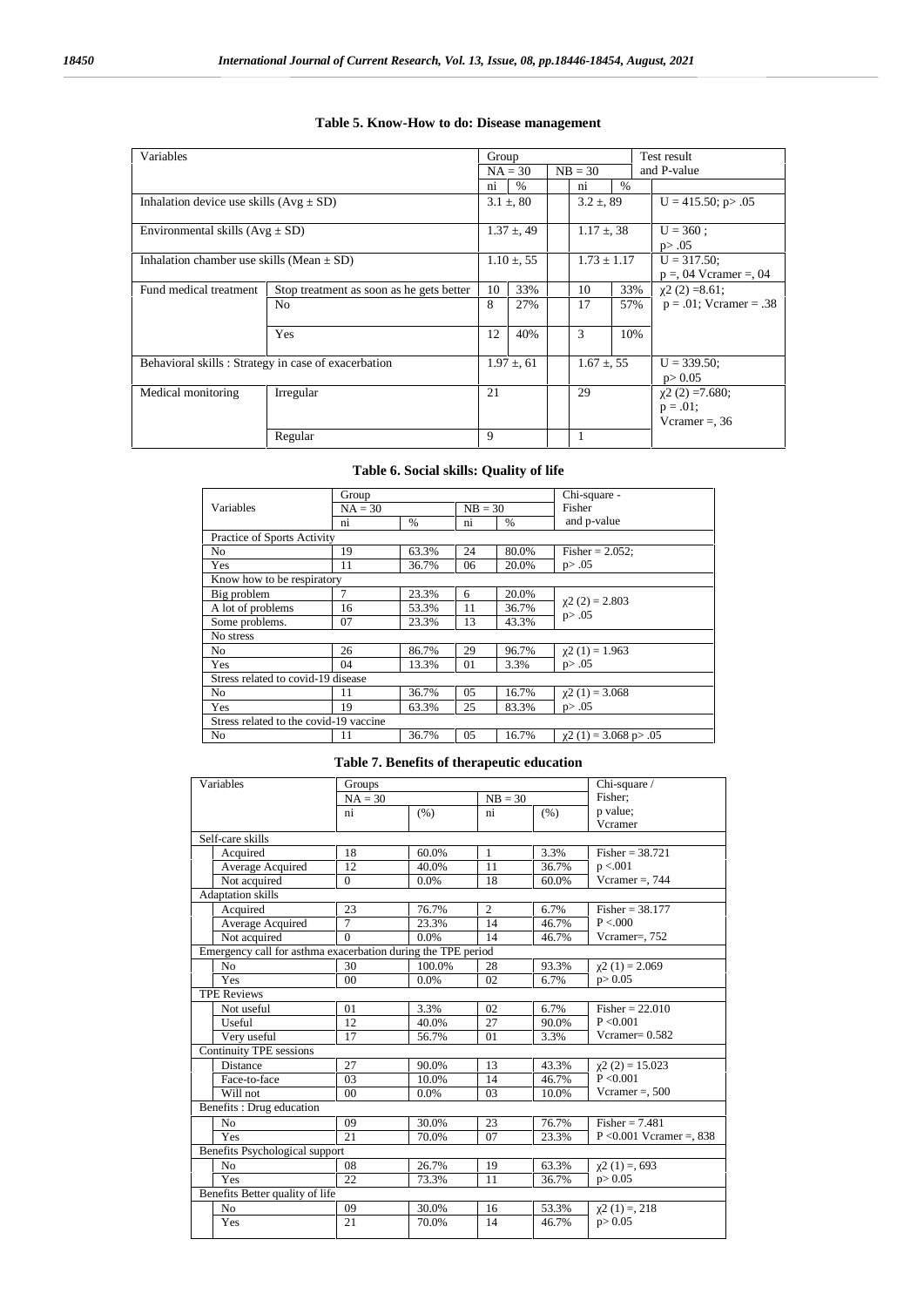*18451 Rhattat Achour et al. Adaptation of a remote therapeutic education program for asthma patients in the context of the covid 19 pandemic*

| Variables |                            | Group     |       | Chi-square |           |                   |
|-----------|----------------------------|-----------|-------|------------|-----------|-------------------|
|           |                            | $nA = 30$ |       |            | $nB = 30$ | Fisher and p-     |
|           |                            | ni        | $\%$  | ni         | $\%$      | value             |
|           | Evolution of the disease   |           |       |            |           |                   |
|           | Negative                   | 04        | 13.3% | 12         | 40.0%     | Fisher $= 7.811$  |
|           | Positive                   | 15        | 50.0% | 06         | 20.0%     | P < 0.05          |
|           | Others                     | 11        | 36.7% | 12         | 40.0%     | Vcramer = $, 363$ |
|           |                            |           |       |            |           |                   |
|           | Know how to be respiratory |           |       |            |           |                   |
|           | No problem                 | 03        | 10.0% | 02         | 6.7%      |                   |
|           | Big problem                | 01        | 3.3%  | 00         | $0.0\%$   | Fisher = $6.797$  |
|           | A lot of problems          | 05        | 16.7% | 14         | 46.7%     | P > .05           |
|           | Some problems.             | 21        | 70.0% | 14         | 46.7%     |                   |
|           | Asthma related stress      |           |       |            |           |                   |
|           | No                         | 13        | 43.3% | 05         | 16.7%     | $2(1) = 5.079$    |
|           | Yes                        | 17        | 56.7% | 25         | 83.3%     | P < 0.05          |
|           |                            |           |       |            |           | Vcramer<br>$=$    |
|           |                            |           |       |            |           | 0.291             |

|  |  |  | Table 8. Quality of life after TPE sessions |  |
|--|--|--|---------------------------------------------|--|
|--|--|--|---------------------------------------------|--|

However, for the differences the indiscipline was much more marked in group B. The chi-square comparison test shows a significant difference at the 5% threshold ( $2(1) = 6.405$ ; p <.05) with a size of significant effect of .327.

**Table 4. Knowledge of the disease:** On a 5-point scale ranging from (Very good 5) to (None: 1), we asked patients to define Asthma, the mean response score obtained was  $1.93 \pm$ 0.87 for group A and 1,  $5 \pm 0.82$  for group B. The Mann – Whitney U nonparametric comparison test was significant at the 5% level (U = 315;  $p < .05$ ). However, for both groups the definition given of asthma was zero to poor, 0% response "Very good" and "Good". Nevertheless, for almost most of the two groups asthma was an inherited disease. For asthma triggering factors, it was noted that the stress and emotion variables were significant at the 5% level ( $2(1) = 0.00$ , p  $< 0.05$ ).

Concerning the onset of action of inhalers, the patients in group A who knew the onset of action were 21 out of a total of 30 against 8 for group B. The chi-square test shows a non significant difference at the 5% level. ( $2(1) = 233$  p $> 0.05$ ). For the signs announcing an asthma attack, the patients of the two groups A and B knew the warning signs of an attack, it is noted that there are no significant differences at the significance level at the 5% level. ( $2(1) = 1.000$ , p $> .05$ ). Regarding the medical treatment used in the event of a seizure, it is noted that the use of Ventolin by patients in group A concerned 76% of the sample against 66% of group B. Treatment with corticosteroids came in second position as a drug used in crisis situations. The difference in medication consumption between the two groups was not significant at the 5% level.  $(2(2) = 0.162$ . p> .05)

**Table 5. Know-How to do: Disease management:** On a 5-point scale ranging from very good (5) to poorly done (1). Patients in both groups were assessed for their skills in using the inhalation device. The average score obtained for this skill was  $3.1 \pm 0.8$  for group A against  $3.2 \pm 0.9$  for group B, which is not a very different score. The Mann-Whitney nonparametric comparison test was insignificant at the 5% level (U = 415.50; p > .05) As for environmental skills, the evaluation results show that group A had a score of  $1.37 \pm 0.49$ , a score slightly higher than that of the reference group B (1.17  $\pm$  0.38). The Mann-Whitney test was nonsignificant (U = 360,  $p = 0.08$ ) at the significance level of 5%. For skills related to the use of the inhalation chamber, the patients were evaluated on the degree of mastery of the inhalation chamber, the evaluation results show that group A had a score of

1.10  $\pm$ , 55, a score lower than that of the reference group B (1, 73)  $\pm$  1.17). This difference is because patients in group B were more likely to have an inhalation chamber. For behavioral skills, we investigated whether patients adopted behavioral changes to avoid aggravating factors and adopted an exacerbation strategy. A score of 3 to 1 point was awarded for these behavioral skills (3: Acquired, 2, Moderately Acquired, 1: Poorly acquired). The results show that the patients in group A presented a score higher than the reference group,  $(1.97 \pm, 61)$  against  $1.67 \pm, 55$  The comparison of scores between these two groups does not show any significant differences at the 5% level. (U = 339.50; p > 0.05). Regarding the basic medical treatment, it was found that stopping treatment as soon as the patients felt better was observed in almost 33% of both groups. Those who respected the treatment were 27% for group A and almost half in the reference group (57%). The chi-square test shows a significant difference (  $2(2) = 8.61$ ;  $p = .01$ ) at the 1% level with an effect size (Vcramer) of .38.

**Table 6. About the know-how dimension: quality of life**, patients were assessed on several criteria. The practice of physical activity does not show significant differences between group A and group B despite a slight difference between those who practice sport (11 out of 30) for group A versus (6 out of 30) for group B. (p> 0.05). As for breathing skills, the percentage of patients with "major respiratory problems" was 23.3% for group A and 20% for group B, the scores are almost identical. Regarding stress, only 4% of group A and 1% of group B presented no stress, no significant difference at the 5% level. As a result, we sought to understand the origin of this stress, which was linked to the Covid 19 disease, 63.3% for group A and 83.3% for group B, ditto for the anti-Covid-19 vaccine both groups presented significant results.

**Table 7. Benefits of therapeutic education**: Self-care competence was evaluated in both groups A and B. This competence, including gestural competence, was acquired for 60% of patients in group A against 3.3% for group B. The difference in the percentages is highly significant at the 1% level with a very large effect size of 0. 744. Also, it was necessary to assess coping skills in both groups of patients. The mastery of this skill was 76.7% for the group of patients who followed the education program against 6.7% for the reference group. Fisher's test shows a significant difference with a very large effect size of 0.752. The benefits of TPE concerning drug education, almost 70% of patients in group A recognized the benefit of drug education compared to 23.3%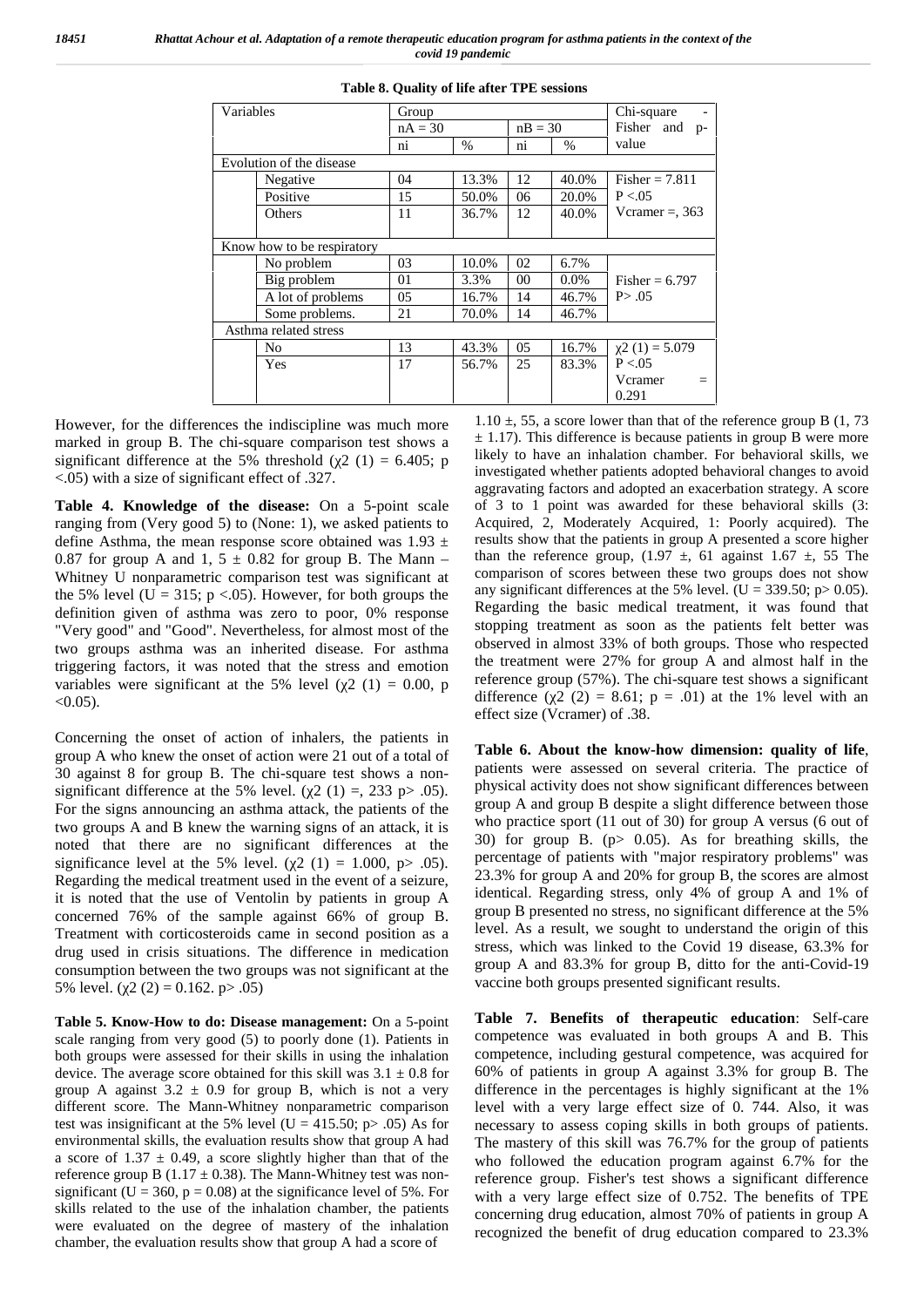for group B. Fisher's test shows a significant difference at the app<sup>1</sup> threshold of 5% with a very large effect size of 0.838 (Large effect) (Fisher's test 7.481,  $P \le 0.001$ , Vcramer = 838). As for the benefits in relation to quality of life, it was found that almost 70% of patients in group A judged that TPE ensures a better quality of life compared to 46.7% for group B. Similarly, the benefit of TPE providing psychological support, was recognized as beneficial for 73.3% of group A against 36.7% for group B. However, we learned that 2 patients in group B, group who did not benefit from the TPE had recourse to the emergency department for exacerbation of asthma during the period of the TPE, 6.7% against 0% for group A. Due to health restrictions and preventive measures linked to the Covid-19 pandemic, the therapeutic education program was carried out remotely via the WhatsApp video call application, on this point we questioned the patients for the continuity of the TPE sessions, the distancing mode was used in almost 90% of group A against 43% in group B. Only 10% of group B disagreed with the continuity of the TPE sessions. The chi square test for comparing the percentages between the two groups was very significant at the 5% level ( $2(2) = 15.023$ ; p  $= 0.001$ ). The effect size was large (Vcramer of 0.500).

**Table 8. Quality of life after TPE sessions:** We asked patients from both groups to rate the degree of progression of their disease. The evolution was positive in half of group A having benefited from the therapeutic program against 20% in the reference group. Fisher's test shows a significant difference at the 5% threshold with a large effect size which was 0.363 according to the Vcramer statistic. As for breathing skills, the percentage of patients with "major respiratory problems" was 3.3% for group A and 0% for group B, the two scores decreased compared to the first session. Also the percentage of patients with "quite a few respiratory problems" constituted 16.7% of group A against 46.7% of group B. Regarding stress, at the end of the TPE program the stress linked to the Covid 19 disease had decreased, as had the stress linked to the anti-covid 19 vaccine, some patients having been vaccinated. We wanted to point out only the disease of asthma and to question our patients on the stress related to this disease, the observation is that the level of stress was felt less in group A (56.7%) compared with group B (83.3%). The difference in percentages between these two groups was significant at the 5% level with a mean effect size of 0.3.

### **DISCUSSION**

In the context of the pandemic, as explained above we had to adapt for the continuity of this educational program. The TPE requires health professionals to move from a counseling relationship to a relationship focused on education allowing the patient to take an active role in his management of his disease (15). The teaching approach of the TPE then allows close contact with the patient where the relationship between caregiver and patient changes. The TPE implies that the caregiver modifies his posture to adopt an educational posture which corresponds to an attitude of listening, and of cognitive and psychosocial support (16). Indeed during the educational assessment, an educational relationship is introduced, it is deeper and gives a privileged moment between the therapist and his patient thus making it possible to lay the foundations for a successful therapeutic alliance (17). To preserve this relationship we have opted for communication with eye contact and therefore have chosen the WhatsApp video call

application. WhatsApp is a communication application facilitating the exchange of instant messages, images, videos and voice calls via an Internet or 4G connection, which has been installed on the smartphones of more than two billion people in more than 180 countries. in the world.(18)In times of COVID-19, when many healthcare facilities switch to various forms of telemedicine consultations, WhatsApp becomes more relevant than ever (19)In addition, in hospitals, the WhatsApp application is used for different reasons, between colleagues and with patients; doctors use WhatsApp to share scientific information and communicate about clinical situations, request information or give directions, send patient data in the form of images or videos (20)Some doctors report that patients often ask them to useWhatsApp to facilitate communication and to send videos for an assessment before a consultation (20).

In a study on creating a smartphone app for asthma patients, the authors used videos with content that included information about the disease, medication adherence, and the role of different medications as educational materials. The authors reported that patients and caregivers are increasingly interested in adapting mobile technology to help manage chronic disease.(21) In our study, we also used the videos of the Swiss pulmonary league as an educational aid for learning the gestural skills of inhalers.(10)In Germany, a single-center study with 165 asthma patients was conducted using online videos from the German Respiratory League for teaching inhalation technique. Authors Muller T. et Al reported that the use of these videos improved inhalation technique for 75.3% of these patients.(22) In our study the use of videos had been proposed to group A, 60% of the patients acquired the gesture skills of the inhalers at the end of the proposed program. During this research work, we asked patients about the usefulness of these sessions, the opinions of patients with regard to the TPE were useful to very useful according to 60% of patients in group A and 93.3 % for group B. The proportion of patients who did not recognize the usefulness of the TPE program was very low. As in the Finnish cross-sectional study carried out on 170 asthma patients, which assessed the quality of advice received during education sessions.

It showed that asthma patients were generally satisfied and they also appreciated the interaction with the healthcare professional (23). As the authors Atman and AL interviewed in their online cross-sectional study129 asthma patients, of these 64 patients had previously received asthma education (trained patients), while 65 participants had never received asthma education (untrained patients).In the trained group, 90% were satisfied with their asthma education (24). However, we noticed that an important variable should not be neglected, it is stress, we made the difference between the stress linked to the disease covid 19 and that linked to asthma. In the first months of the pandemic we noted that the 2 groups had high scores compared to Covid 19, especially since these patients were very worried because it is also a respiratory disease. This new disease has had a negative impact on the mental health of asthma patients, especially at the onset of the pandemic when they learned that COVID-19 was deadly for patients with chronic conditions such as asthma.(25)Indeed, asthma patients believed to be more vulnerable to the disease than others, many of them followed preventive measures and self quarantined to avoid infection.(25)Futhermore, pulmonologists at the University Hospital of Liège in Belgium, at the start of the epidemic, feared that infection with the SARS-CoV-2 virus would trigger an uncontrollable wave of asthmatic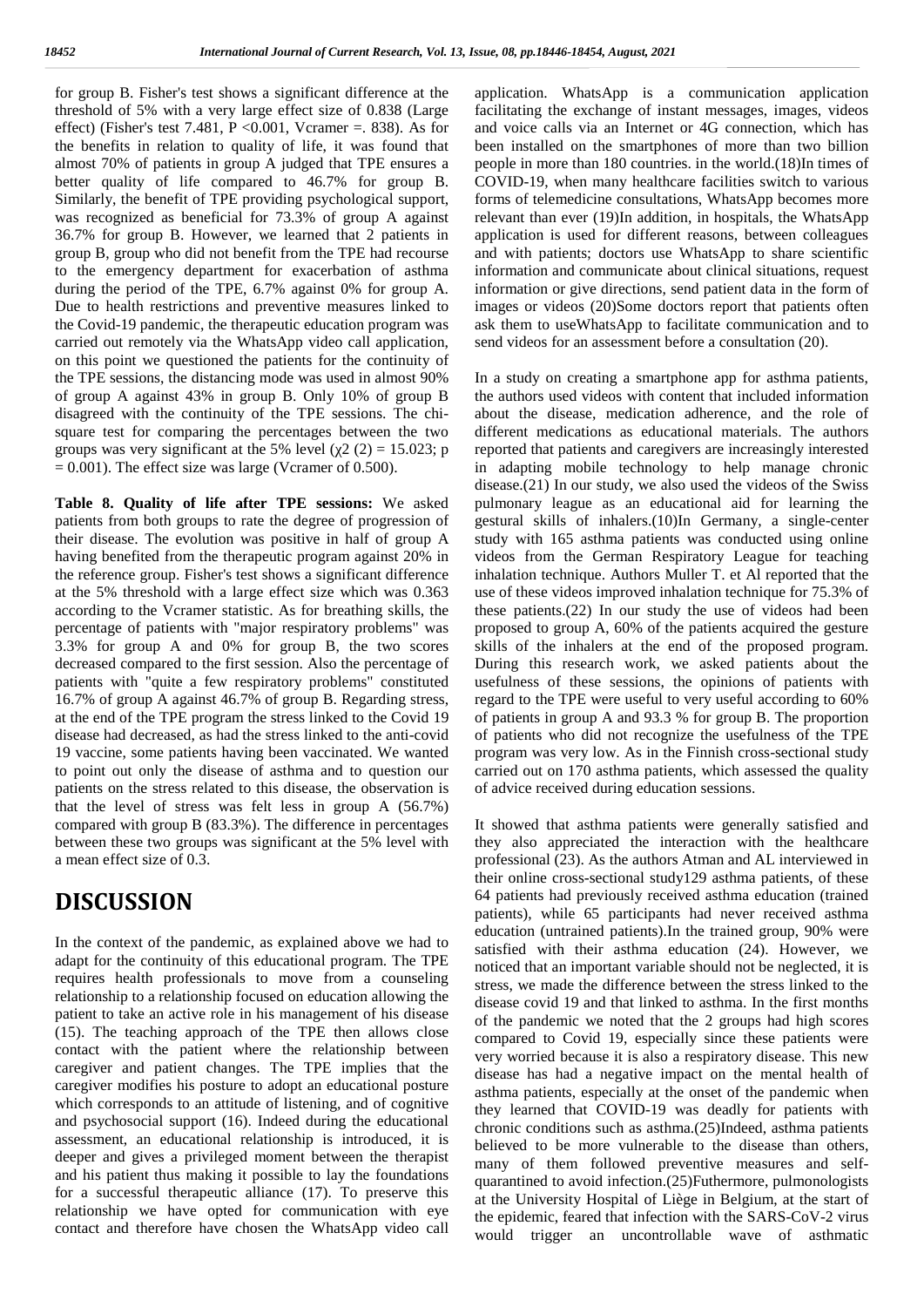exacerbations (26). The authors Underner and Al explain that **I** patients with chronic respiratory conditions, including asthma, were initially considered to have a higher risk of infection with this new virus, however this is still discussed in early Chinese studies ; asthma does not appear to be a risk factor for COVID- 19, but in the United States, American patients hospitalized for COVID-19 in March 2020, showed an increased risk of hospitalization for COVID-19 for asthmatics (27). Moreover, in April 2020, in the United Kingdom, an online qualitative study carried out on concerns related to COVID-19 disease in patients with respiratory diseases, 85% of whom are asthma patients; showed deep concern for these patients with increased stress and anxiety.(28) Likewise, in Colombia a cross-sectional study conducted by telephone survey of asthma and COPB patients showed that these patients had similar frequencies of risk of depression, of stress perceived by the disease COVID- 19(29)In our study for the two groups, for the 60 patients, 73.3% presented stress linked to Covid-19. Regarding the stress related to the disease, we evaluated this data at the end of the program because the patients who benefited from the TPE sessions had a lower percentage than that of group B, however the figures were not negligible : 56.7 % for group A and 83.3% for group B, an average of 70% for the 60 patients. In the cross-sectional study conducted at the hospital 20 Aout in Casablanca on 100 asthma patients, the authors assessed the prevalence of depressive and anxiety disorders in these patients using the Asthma Control Questionnaire and the 'Asthma Quality of Life Questionnaire as evaluation tools .The results of the study showed that an anxiety disorder is found for 53% of cases (30) That is to say a figure lower than our study but which remains important even if the samples are different.

Futhermore the authors Stenberg et Al analyzed in a review of the literature the advantages of TPE programs on chronic diseases, they reported the psychosocial impact of TPE with less distress related to the disease andmore hope for the future.(31) In our study, 50% of group A had a positive opinion on the course of the disease after the TPE program. Regarding the psychological support provided during the TPE sessions, the patients recognized that the psychological support helped them in the daily management of their disease. In fact, we were able to observe that for 73.3% of patients in group A, psychological support was beneficial during the TPE sessions. Asthma is experienced differently for each patient depending on the representations that each has of their disease. In some patients, the psychological experience can take a central place and determine the evolution of asthma(32)For the management of the neural  $(2)$ of the psychological dimension of this disease, therapeutic education programs occupy a central place as well as cognitive-behavioral therapies and also relaxation (32)In a TPE program, we will seek to develop the psychosocial skills of the patient allowing him to cope with the asthma attack, but also to manage asthma on a daily basis such as, for example, the realistic acceptance of the disease (33) Finally, the contribution of TPE for group A made it possible to avoid having to resort to the emergency room for exacerbations, no patient needed to go to the emergency room during the TPE program. The American study carried out at the pulmonology department of the Bronx-Lebanon Hospital Center in New York through a therapeutic education program with 231 asthma patients showed that the TPE sessions made it possible to reduce the number of visits in emergencies and hospitalizations (34)

**Limits and strength of the study :** The absence of measurement of the PEF during the sessions could supplement the benefits of the TPE, it would have been necessary to make available individual flow meters to each patient. The TPE program was carried out via the WhatsApp video application, a study adapted to the pandemic context, thus making it possible to expand what we can offer remotely thanks to new technologies.

### **Conclusion**

The study on therapeutic education has shown that several benefits are provided in the management of asthma, in particular drug education, a better quality of life and also psychological support. In order to maintain this follow-up with the patients, it would be useful to continue these sessions for some face-to-face patients and for others who are more expert in their treatment, remote follow-up. Thus the patient will understand that he is always accompanied in the management of his disease and will become more involved in his self education.

### **Thanks**

The authors would like to thank the patients

#### **Abreviations list**

**TPE :** Therapeutic patient education **WHO :** World Health Organization **HAH :** High Authority of Health **GINA :** Global Initiative National for Asthma **COPB :** Chronic Obstructive Pulmonary Bronchitis **DTB :** Dilatation of the Bronchi **PEF :** Peak expiratory flow

**Conflict of interest**: No conflict of interest

## **REFERENCES**

- (1) Reddel H. K. and *al.* 2019. « GINA 2019: a fundamental change in asthma management: Treatment of asthma with short-acting bronchodilators alone is no longer recommended for adults and adolescents »,*Eur. Respir. J.*, vol. 53, n° 6, p. 1901046, juin 2019, doi : 10.1183/13993003.01046-2019.
- (2) Asthma, *World Health Organization*. https://www.who.int/fr/newsroom/factsheets/detail/asthma (accessed Jul. 05, 2021).
- (3) Bardei, F. H. Bouziane, M. Kadiri, B. Rkiek, A. Tebay, et A. Saoud, « Skin sensitization profiles to respiratory allergens in patients in the city of Tetouan (North West Morocco) », *Rev.Pneumol. Clin.*, vol.72, n<sup>o</sup>4, p.221227, Aug 2016, doi: 10.1016/j.pneumo.2016.04.005.
- (4) Global Initiative For Asthma 2019 ». 2019.
- (5) M. Ichinose *et al.*, « Japanese guidelines for adult asthma 2017 », *Allergol. Int.*, vol. 66, n<sup>o</sup> 2, p. 163189, avr. 2017, doi : 10.1016/j.alit.2016.12.005.
- (6) Therapeutic patient education (ETP), High Authority of Health :https://www.has-sante.fr/jcms/c\_ 1241714/fr/education-therapeutique-du-patient-etp (accessed July 05, 2021).
- (7) Tourette-Turgis C. et J. Thievenaz, « "Therapeutic patient education : field of practice and field of research",